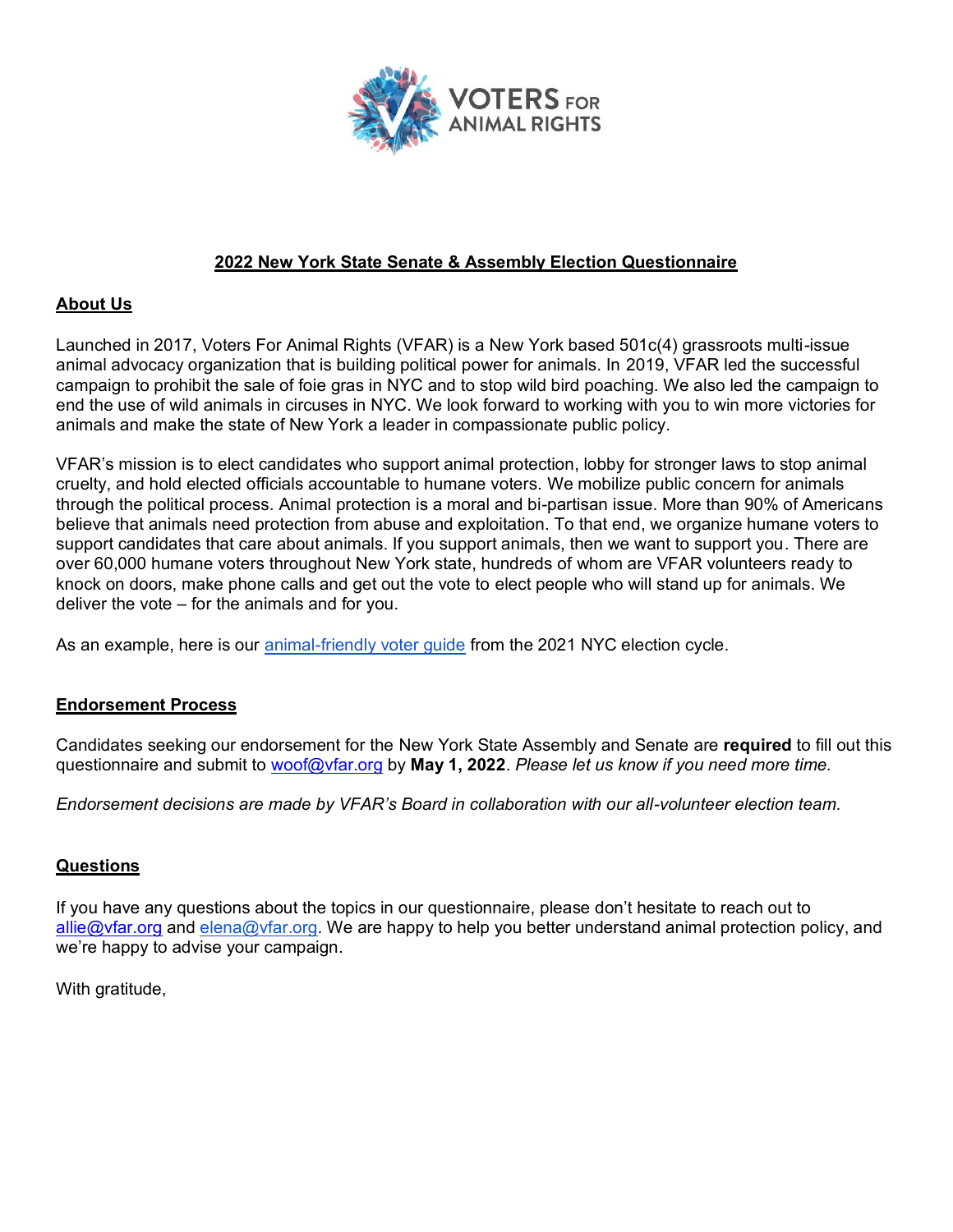

### **Candidate Contact Information & Campaign Information**



District **Assembly District 73**

Cities/Towns/Villages/Neighborhoods In Your District: **Upper East Side, Midtown East, Murray Hill, Sutton Place, Turtle Bay, Lenox Hill, Carnegie Hill**

### Party **Democrat**

Office Sought **Assembly Member**

Incumbent/Challenger **Open Seat**

Name of Campaign Committee **New Yorkers for Alex Bores**

Campaign Field Office Address **370 E 76th St Apt C901, New York, NY 10021**

Campaign Website **alexbores.nyc**

Campaign Social Media (Instagram / Twitter / Facebook): @AlexBoresforAssembly / @AlexBores / facebook.com/AlexBoresforAssembly

Occupation/Employer **Engineer. Now a full-time candidate**

Organizational Affiliations, if any: **Four Freedoms Democratic Club**

Endorsements, if any:

- x **United Federation of Teachers (UFT)**
- x **Iron Workers NY District Council**
- x **Fmr. Assembly Member and DNC Vice Chair Michael Blake**
- **EDURIFREEDOMS Democratic Club**
- x **NABET-CWA Local 16**
- x **CWA Local 1180**
- x **314 Action**
- x **UES Progressives**

**Personal Initiatives**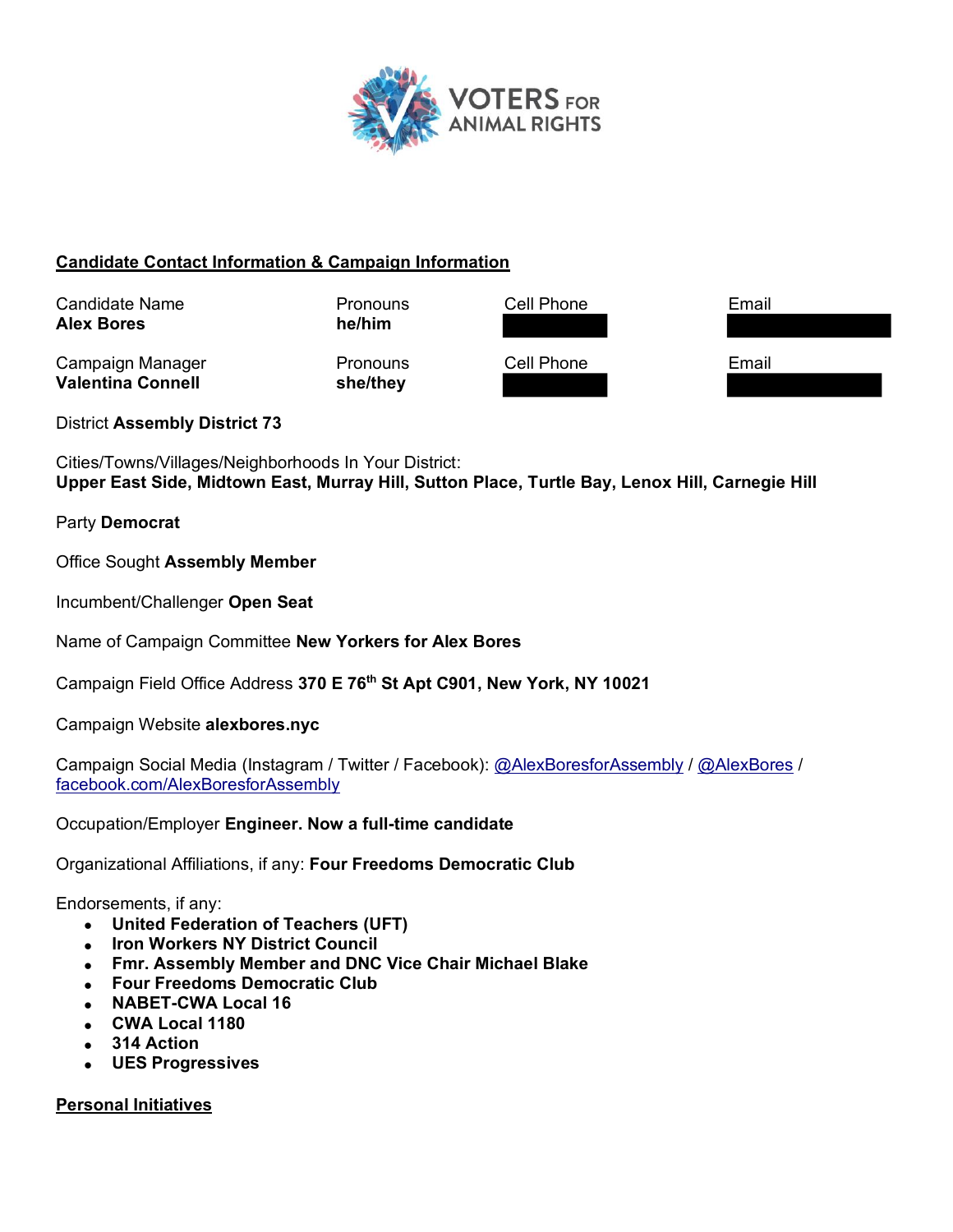

1. Do you feel that promoting the humane treatment of animals should be a priority for the New York State Legislature? **Absolutely.**

2. Do you have any achievements to date on humane issues, *e.g*. supporting humane legislation, adopting a shelter pet, volunteering with an animal rescue organization, supporting any national or local animal protection orgs, living a plant-based (vegan or vegetarian) lifestyle, etc.? Did you grow up with or currently live with any companion animals? **I adopted a kitten named Grace Hopper from a couple whose cat unexpectedly gave birth in 2020. I also grew up with an adopted dog named Cookie. I am a vegetarian.**  I've given money to a number of animal protection orgs, including Susie's Senior Dogs.

3. What animal issues will you prioritize and lead on as a member of the NYS legislature? **I will prioritize ending some of the worst forms of cruelty, such as killing contests, circuses, and rodeos. I will also prioritize ways of reducing meat consumption and promoting plant-based alternatives, by ensuring schools have options available and by transferring subsidies from meat products to alternatives.**

4. Will you commit to having a designated person in your office to handle animal issues? **Yes**

5. How would you work to empower the animal advocacy community to reach new success and growth into the 2023-2025 term and ensure that New York is on the forefront of animal protection? **The animal advocacy community has many existing supporters, as well as many potential allies if the issues are framed in ways that appeal to them. Most prominently, environmentalists are natural allies in the fights for animal rights that also reduce greenhouse gases. Labor unions can be allies in fighting farm working conditions that are unsanitary and dangerous for workers and animals alike. I will build bridges with other movements to increase the number of supporters for each bill.**

## **PRIORITY LEGISLATION**

## **1. Companion Animals: Pet Stores**

Puppy mills are commercial dog-breeding facilities that make money by producing large numbers of puppies as quickly as possible, breeding dogs over and over in cruel conditions. Puppy mills and pet stores have repeatedly been found to have poor sanitation, infectious diseases, overcrowded cages, animals receiving no exercise, proper veterinary care, protection from harsh weather conditions, or adequate food and water. These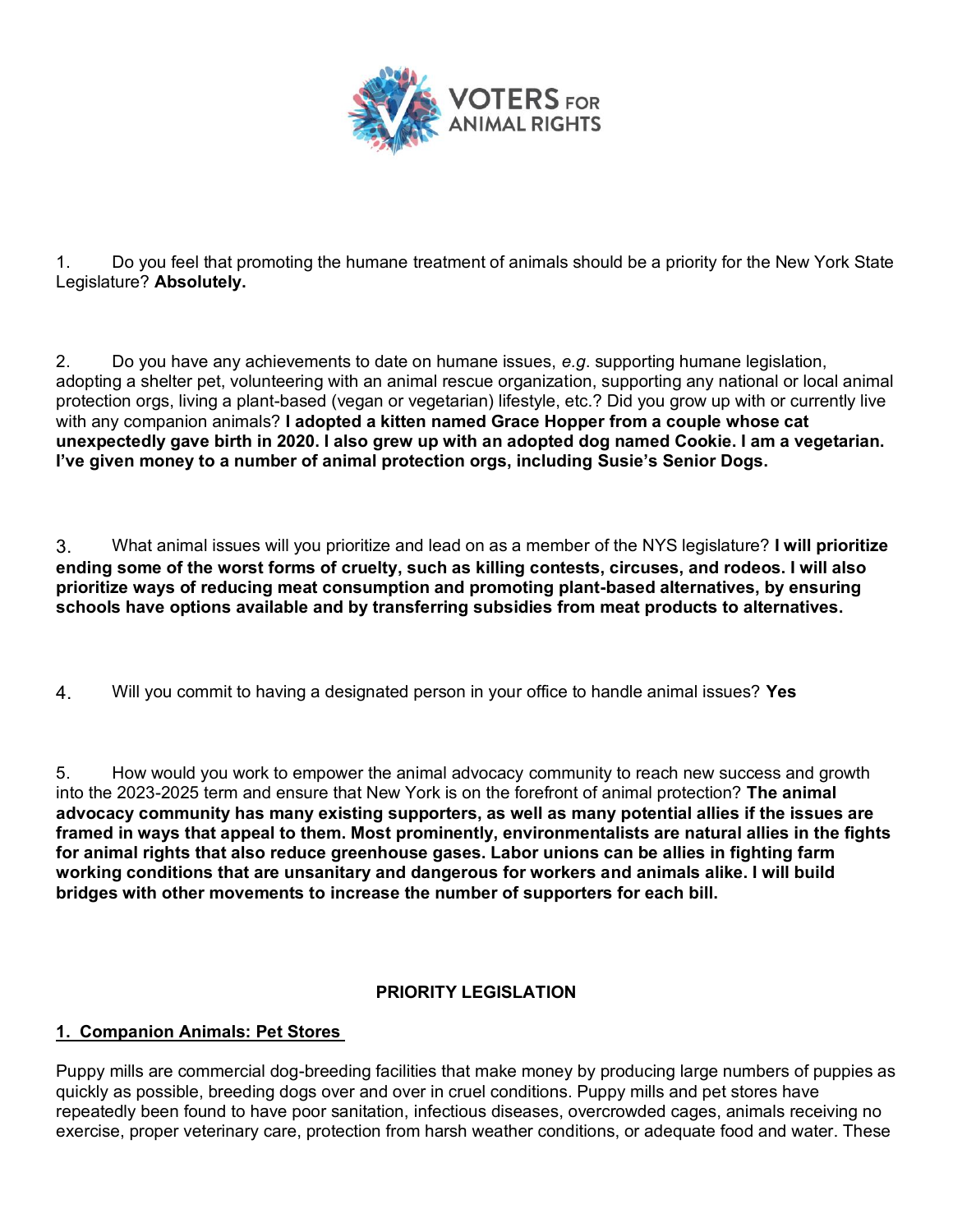

out-of-state breeders send their puppies into New York via a pipeline of middlemen who ship them to pet stores to be sold to the public. More info here.

**Would you cosponsor and vote for A.4283/S.1130 (Rosenthal/Gianaris), which would end the sale of dogs, cats and rabbits in pet stores and promote adoption of these animals?**

**YES / NO**

**Additional Comments:**

## **2. Protecting New York's Wildlife: Ending Killing Contests**

Wildlife killing contests are organized events in which participants compete for cash and prizes for killing the most, heaviest or even smallest animals within a certain time period. These competitive killing events are inhumane, serve no legitimate purpose, and are not a science-based form of wildlife management. They simply glorify and incentivize killing animals. These competitions are considered cruel by many hunters and wildlife management agencies. Eight states, including Vermont, Maryland and Arizona have already prohibited wildlife killing contests.

**Would you cosponsor and vote for A.5746/S.6643 (Glick/Kennedy) to end wildlife killing contests in New York State?** 

**YES / NO**

**Additional Comments:**

## **LEGISLATION, BUDGET, AND POLICY**

### **3. Funding for Companion Animal Sheltering and Wildlife Rescue**

### **A. Companion Animal Capital Fund**

The New York State Animal Protection Federation's 2021 Shelter Capital Needs Survey shows that there are 26 shelters in New York with capital needs of \$56.7 million. These underfunded animal rescue and sheltering organizations provide vitally needed services and deserve state funding. The failure of New York to fully fund these facilities that serve all New Yorkers demands immediate correction.

### **Will you support adding \$5 million to the New York Companion Animal Capital Fund in each of the Assembly and Senate budget bills?**

**YES / NO**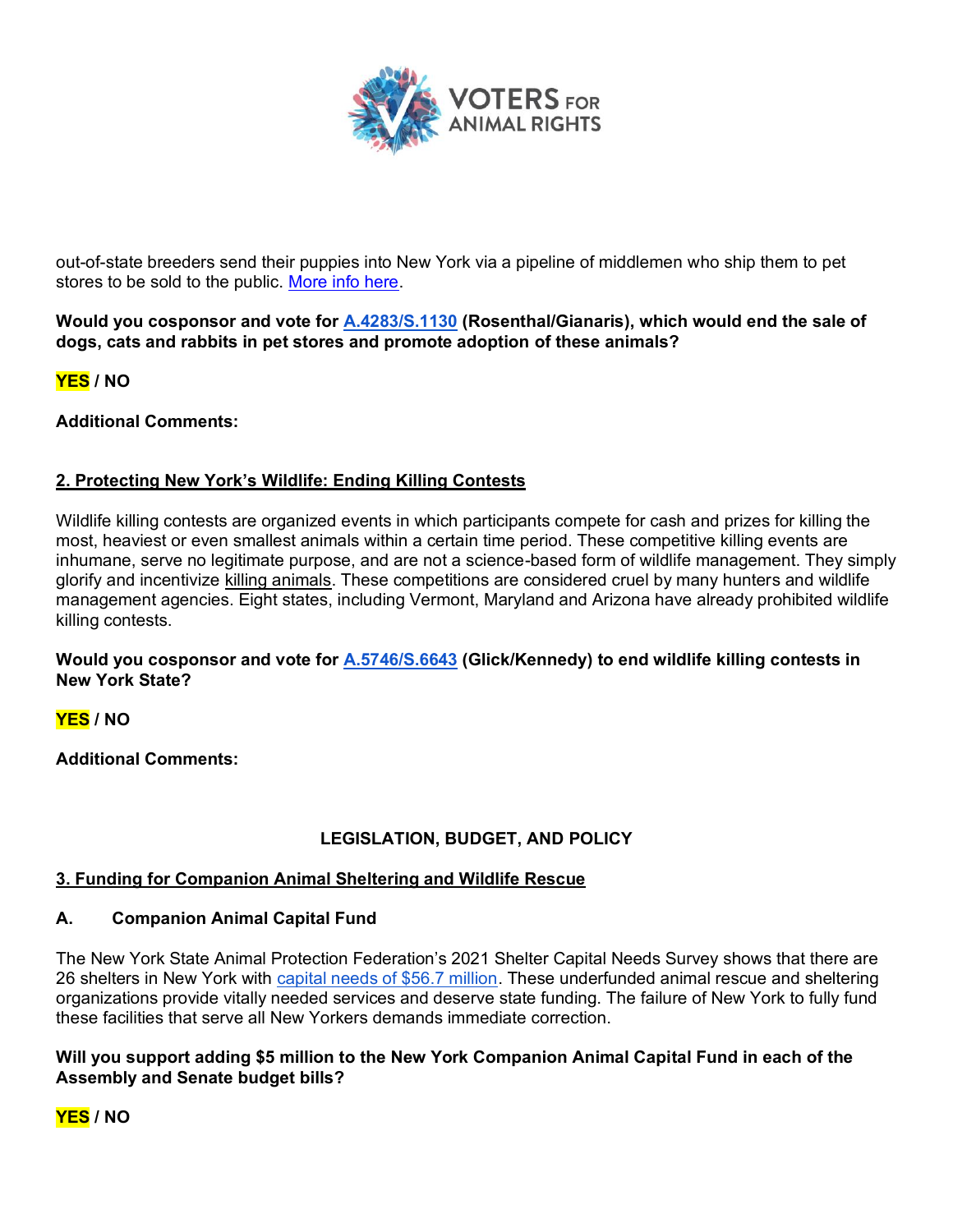

**Additional Comments:**

### **B. Companion Animal Care Standards Act for Shelters and Rescues**

**Would you cosponsor and vote for A.6246-B/S.6870 (Paulin/Addabbo) which would recognize and define the full scope of animal sheltering and rescue operations in New York State, and set minimum standards and best practices for animal rescue?** 

This legislation will:

- Require all personnel to have on-going training on the care of homeless companion animals.
- Require recordkeeping of animals, including their health and behavior.
- . Ban dangerous and reckless methods of animal transport.

• Recognize the importance of foster care in animal sheltering, while requiring shelters and rescues to monitor and track all foster providers.

• Require all entities to have a clearly written management structure that defines staff authority, and reporting hierarchy and responsibilities.

- Establish staffing requirements that are sufficient to feed each animal and clean their enclosures.
- Require that the number of animals housed will not exceed the number of humane housing units available and that adequate socialization and exercise be provided.

# **YES / NO**

### **Additional Comments:**

### **C. Wildlife Rescue and Rehabilitation**

New York is home to an immense diversity of wildlife in need of protection. Currently there are only a few brick and mortar wildlife rehabilitation centers in New York State, such as the Wild Bird Fund in Manhattan. However, no state funding is provided to support wildlife rescue and rehabilitation in New York, so this immense burden falls on a small number of privately-funded centers and self-funded volunteer wildlife rehabilitators.

### **Would you support a funding initiative to expand New York State's capacity for wildlife rescue and rehabilitation?**

## **YES / NO**

**Additional Comments:**

### **4. Animals Used for Fashion: Fur**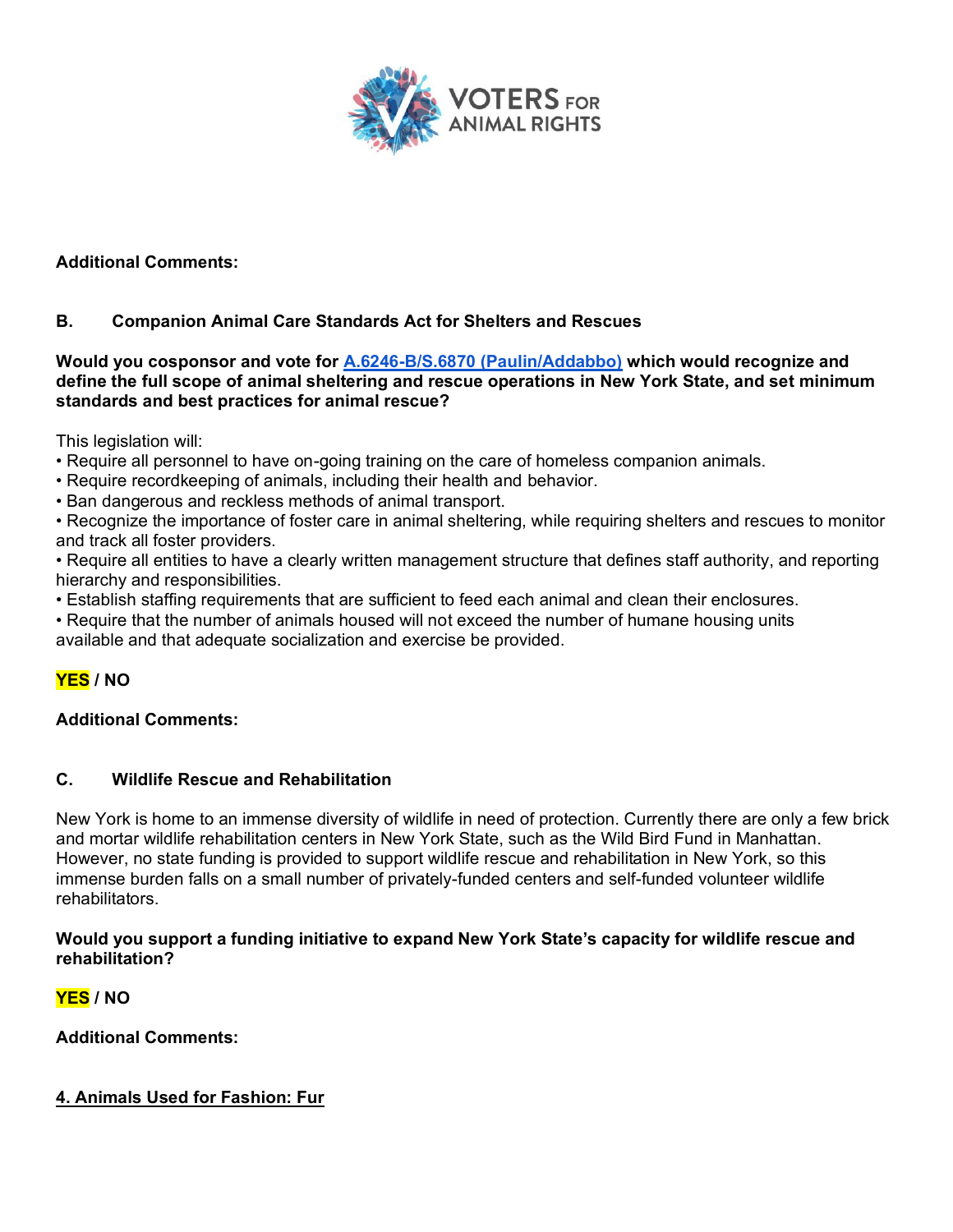

Fur farms breed and confine animals in tiny, filthy cages where they suffer intense stress and unimaginable cruelty. They are beaten, bludgeoned, electrocuted, and skinned alive. Trapping animals in the wild is no better; animals are trapped in cruel leg hold vices where they can suffer for days in excruciating pain  $$ starving until a trapper returns to shoot or bludgeon them to death. Coyotes often try to chew off their own legs to break free. Many other animals are unintentionally caught and killed in these traps, including household companion animals. California has enacted a ban on the sale of fur. Several countries such as Norway, Croatia, Czech Republic, Germany, Japan, and the U.K. have taken steps to close fur farms. The US House of Representatives has recently voted in favor of legislation to ban mink farming throughout the US. With public awareness and innovative alternatives on the rise, many popular designers have stopped using animal fur. There are ethical alternatives to fur which are not only stylish and warm but environmentally friendly. More info here.

**Would you cosponsor and vote for A.703/S.5439 (Rosenthal/Brisport), that would ban the sale of new apparel products using real animal fur?** 

### **YES / NO**

### **Additional Comments:**

### **5. Animal Testing**

Animal testing causes unnecessary pain and suffering; it is archaic, environmentally destructive, and falls short of stated aims of ensuring human and consumer safety.

### **Would you cosponsor and vote for A.5653/S.4839 (Rosenthal/Biaggi) which would prohibit the manufacture or sale of cosmetics tested on animals?**

**YES / NO**

**Additional Comments:**

### **6. Animals Used in Entertainment**

### **A. Rodeo Cruelty**

While New York State has limited the use of animals in circuses and other entertainment, rodeos have been left unregulated despite the display of similar, and in many cases, more egregious acts of cruelty. Rodeos typically include an event called "calf roping" where baby calves are shocked with electric prods, forcing them to run as soon as the holding chute opens, only to then be "clotheslined" with a rope and tied at the legs. Panicked calves are routinely injured or killed during these performances. Rodeos also continue to use flank straps or bucking straps, which are tightly fastened around the animal's abdomen and may be used with sharpened spurs to cause pain to the animal, which encourages them to buck more violently. Rodeos are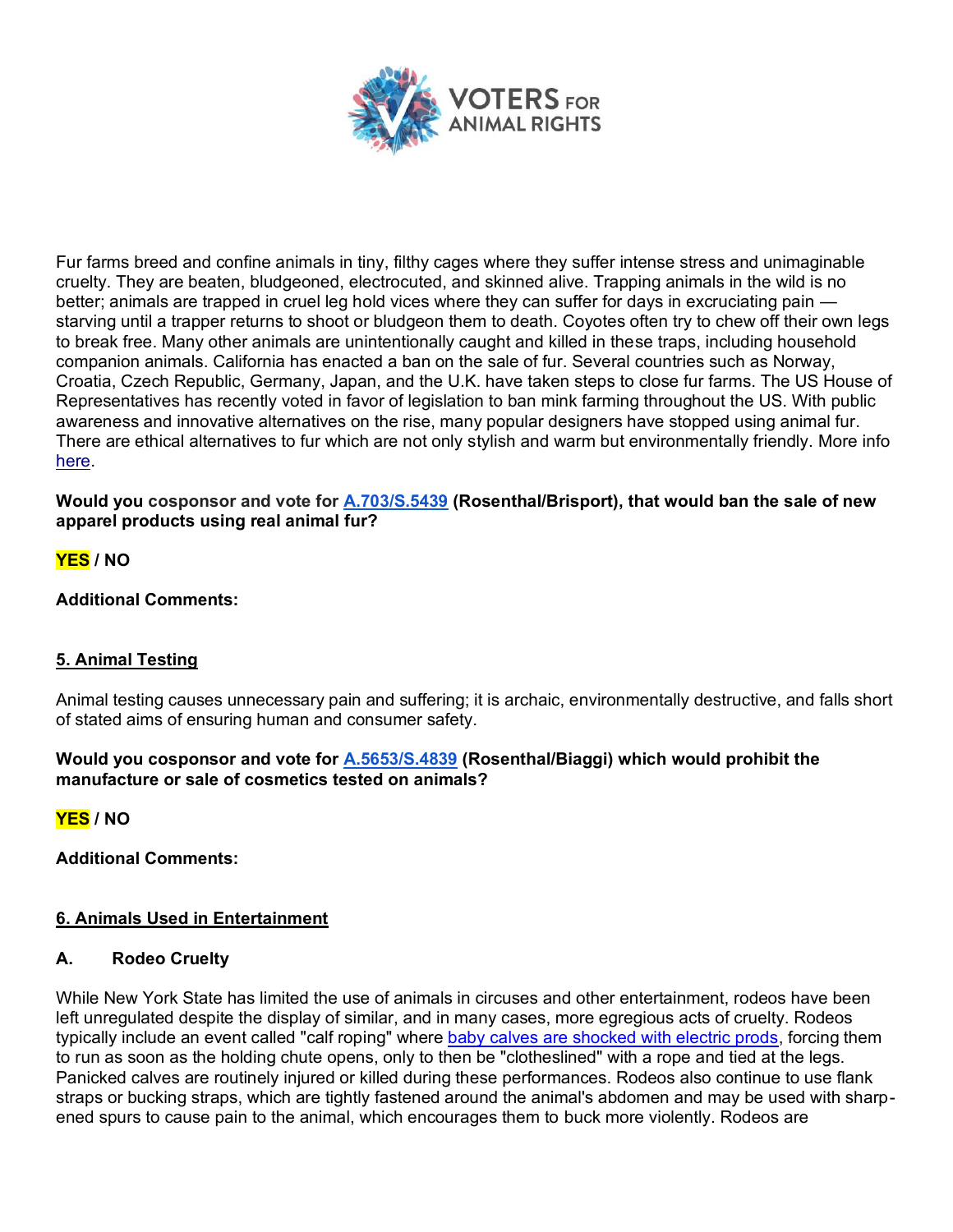

responsible for causing death and serious injuries to countless animals for the sole purpose of entertainment and showmanship.

*Would you cosponsor and vote for A.2124 (Rosenthal) which would prohibit these practices at rodeos?*

## **YES / NO**

### **Additional Comments:**

### **B. Animal Circuses**

Circuses that use animals have been widely cited as a source of cruelty and exploitation for animals. Even if the basic levels of care and protection of the federal Animal Welfare Act are met, circuses force wild animals to languish in cages while traveling from performance to performance without ever having the opportunity to exercise natural behaviors. Time after time, circuses have been exposed for beating and whipping animals tying their limbs together to facilitate training, shocking them to ensure compliance, not providing adequate food, water and shelter, and other forms of cruelty.

**Would you cosponsor and vote for A.5542/S.4840 (Englebright/Biaggi) which would prohibit the NYS Department of Environmental Conservation from issuing permits or licenses that would authorize wild animals to appear in circuses?**

# **YES / NO**

### **Additional Comments:**

### **C. Carriage Horses**

Advocates have long exposed the poor working and living conditions for horses used for NYC carriage rides. Despite some improvements implemented over the years, these horses are still forced to travel through NYC traffic to get to and from Central Park; they work long days - sometimes in extreme weather - with blinders and uncomfortable mouth bits and no opportunity for daily turnout. For the past three decades, there have been countless catastrophic incidents and accidents involving NYC carriage horses, several of which have been captured on video by horrified pedestrians. Many carriage horses die on the streets of NYC or are sent to slaughter once they are unable to continue working.

## **Would you cosponsor and vote for A.342 (Rosenthal) to ban horse carriages in New York City?**

# **YES / NO**

## **Additional Comments:**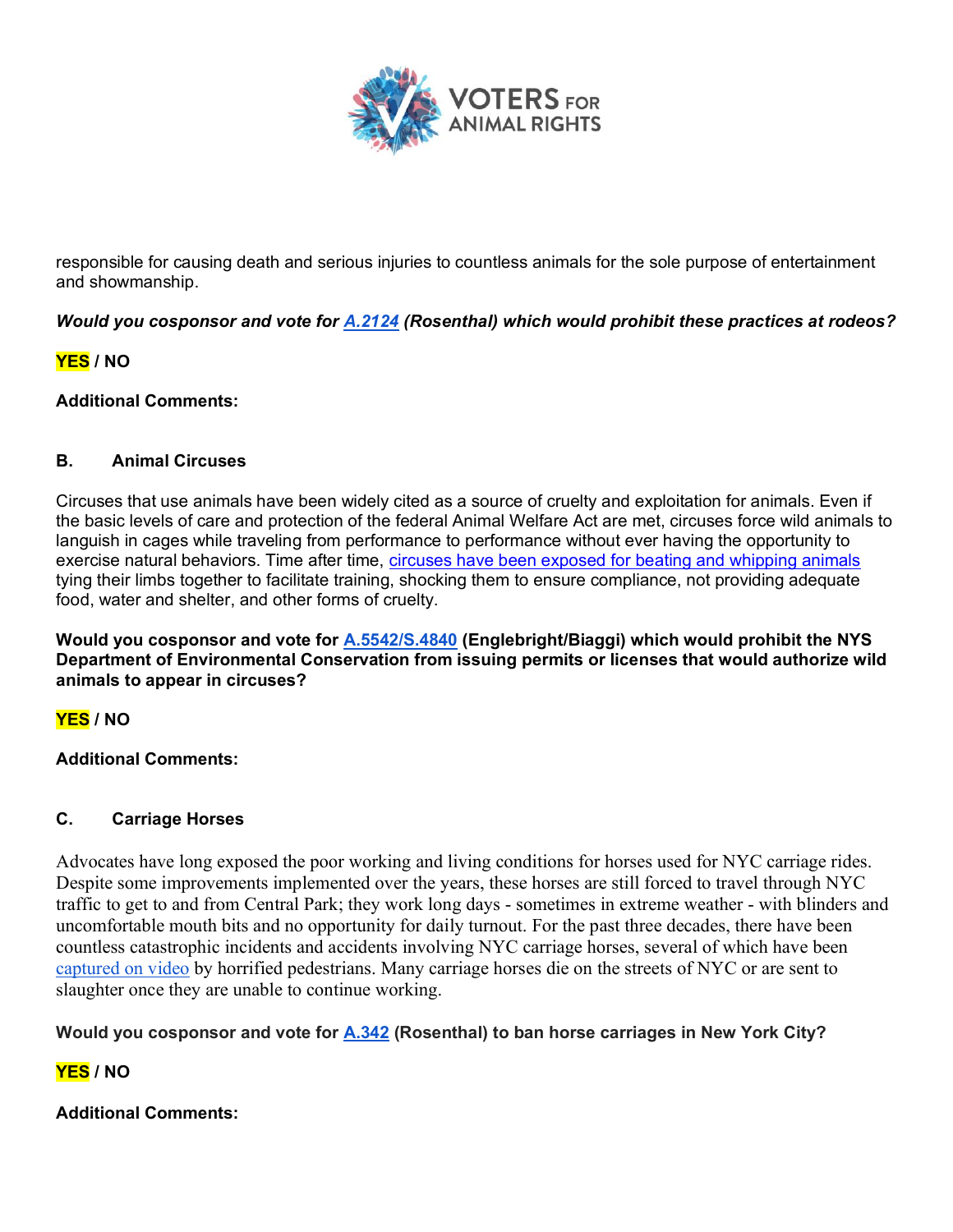

### **D. Horse Racing**

In recent years, attendance at horse racing venues in New York State has sharply declined in part because of the public's increasing disapproval of the cruelty within the industry, the doping scandals, and the high numbers of injuries and deaths. Despite horse racing's diminishing attraction, New York State continues to provide millions of dollars in subsidies each year to prop up the industry. Each year, approximately \$250 million in revenue generated by the state's casino industry is diverted to support the horse racing industry. This revenue would be better spent investing in essential public services statewide, such as providing additional funding to the cash-strapped human services sector, education of public school students, the worker protection fund, as well as economic development in communities where racing occurs. A 2021 Marist poll found that just 9% of New Yorkers support state subsidies of horse racing. As the horse racing industry continues to decline in popularity, it is time to reinvest these subsidies in areas that will truly help New Yorkers.

**Would you cosponsor and vote for A.8468 (Rosenthal), which would redirect subsidies for horse racing to education and to the residents of New York, and A.7745/S.7260 (Rosenthal/Salazar) which would end the unfair tax exemptions for the owners of racehorses.** 

**YES / NO**

### **Additional Comments:**

#### **E. Zoos**

Psychoactive drugs have been utilized on animals in captivity for a variety of issues. The use of these drugs on animals have obvious negative implications on their behavioral health despite the justifications offered by zookeepers. In June 2021, it was reported that Johari, a female gorilla was dosed with Prozac to facilitate a male gorilla to mate with her.

Would you cosponsor and vote for **A.8177/S.7284** (Gonzalez-Rojas/Brisport), also known as Johari's **Law, which would prohibit zoos from giving psychoactive drugs to an animal in order to facilitate procreation.** 

### **YES / NO**

#### **Additional Comments:**

#### **4. Animals Used for Experimentation: School Hatching Projects**

Principals and school teachers should end the use of bird-hatching projects and replace them with learning activities that teach life processes without the use of live animals. Classroom incubation and hatching projects of baby chicks and ducks are cruel and lead to the abandonment and death of countless young birds each year. There are rarely plans for the mother birds once the eggs develop and the cute baby birds mature. The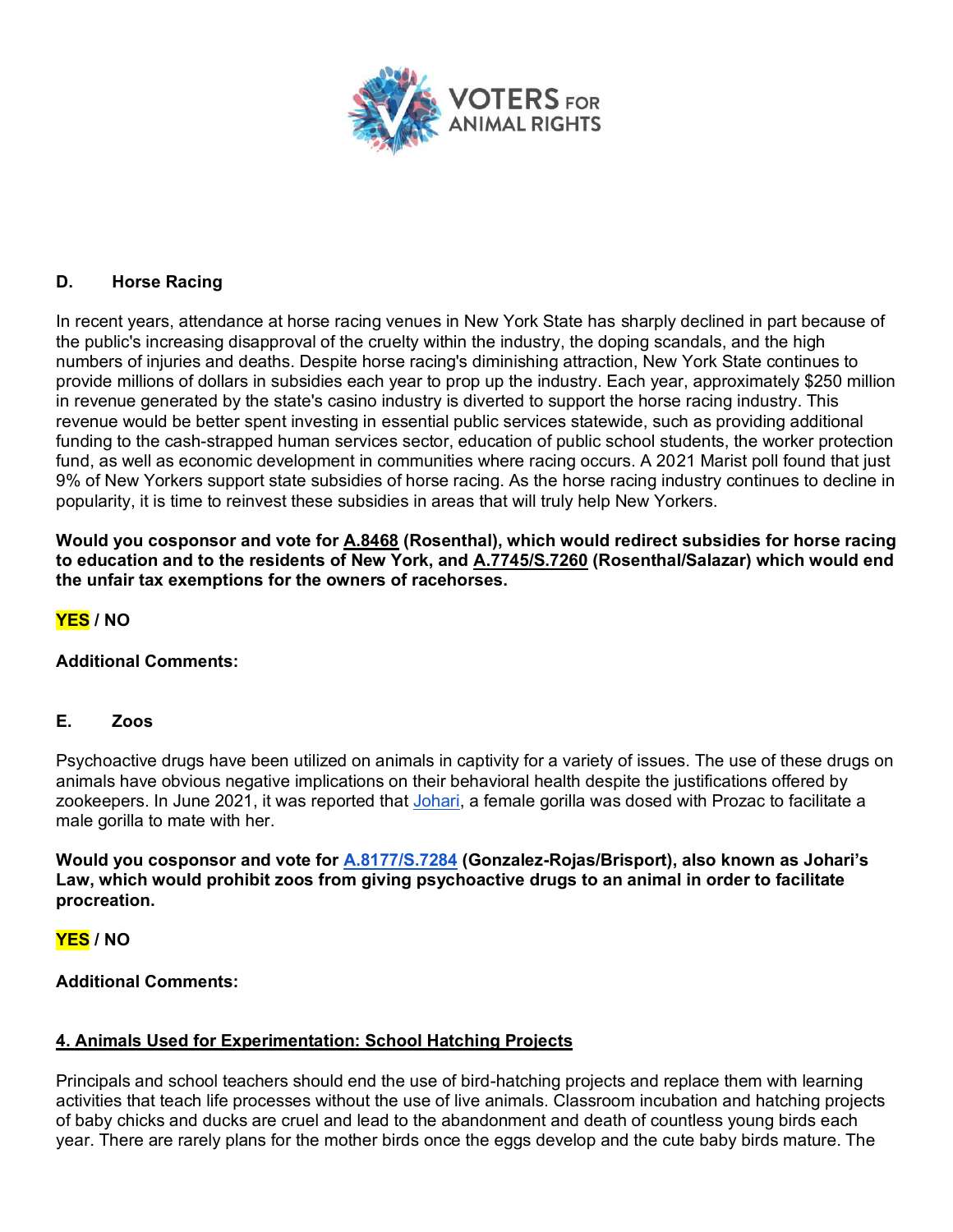

hatching-project birds, first deprived of a mother hen, are then routinely abandoned in city parks where they cannot survive on their own or dumped at already overburdened local animal shelters and rescues filled with unwanted animals. Hatching projects foster the belief that animals are disposable objects when they are living creatures requiring lifetime care and commitment. Educational and compassionate alternatives have been developed by the United Federation of Teachers (UFT), HEART, and humane educators. More information can be found here and here.

**Would you cosponsor and vote for A.142 (Rosenthal) that would prohibit schools from using eggs, live baby chickens and ducks for classroom projects?**

*For Senate candidates: Would you introduce or cosponsor a senate version of A.142 that would prohibit schools from using eggs, live baby chickens and ducks for classroom projects?*

**YES / NO**

**Additional Comments:**

## **5. Food and Farming Practices**

**A. Vegan Food in Schools**

**Would you cosponsor and vote for A.301/S.1726 (Gottfried/Hoylman) which would require schools to offer plant-based food options?**

**YES / NO**

**Additional Comments:**

## **B. Climate-Friendly Purchasing**

The food and agriculture sector accounts for approximately one quarter to one third of global greenhouse gas emissions. Research shows that we will not meet important climate goals without shifting to a more sustainable food and agriculture system. Reducing food waste and shifting procurement to plant-forward foods are highimpact climate solutions that will decrease the state's emissions. Shifting food procurement is also a costeffective climate strategy. New York has a history of using procurement to reflect our environmental and social values. Under the GreenNY program, the state is committed to environmentally preferable purchasing of electronics and appliances, energy sourcing, transportation equipment, and more.

**Would you cosponsor and vote for A.6241/S.740 (Fahy/Biaggi) which would establish a methodology for state agencies to estimate, to the extent practicable, the greenhouse gas emissions that occur through the life cycle of all food and beverages purchased by state agencies, including third-party vendors that provide food on their behalf?**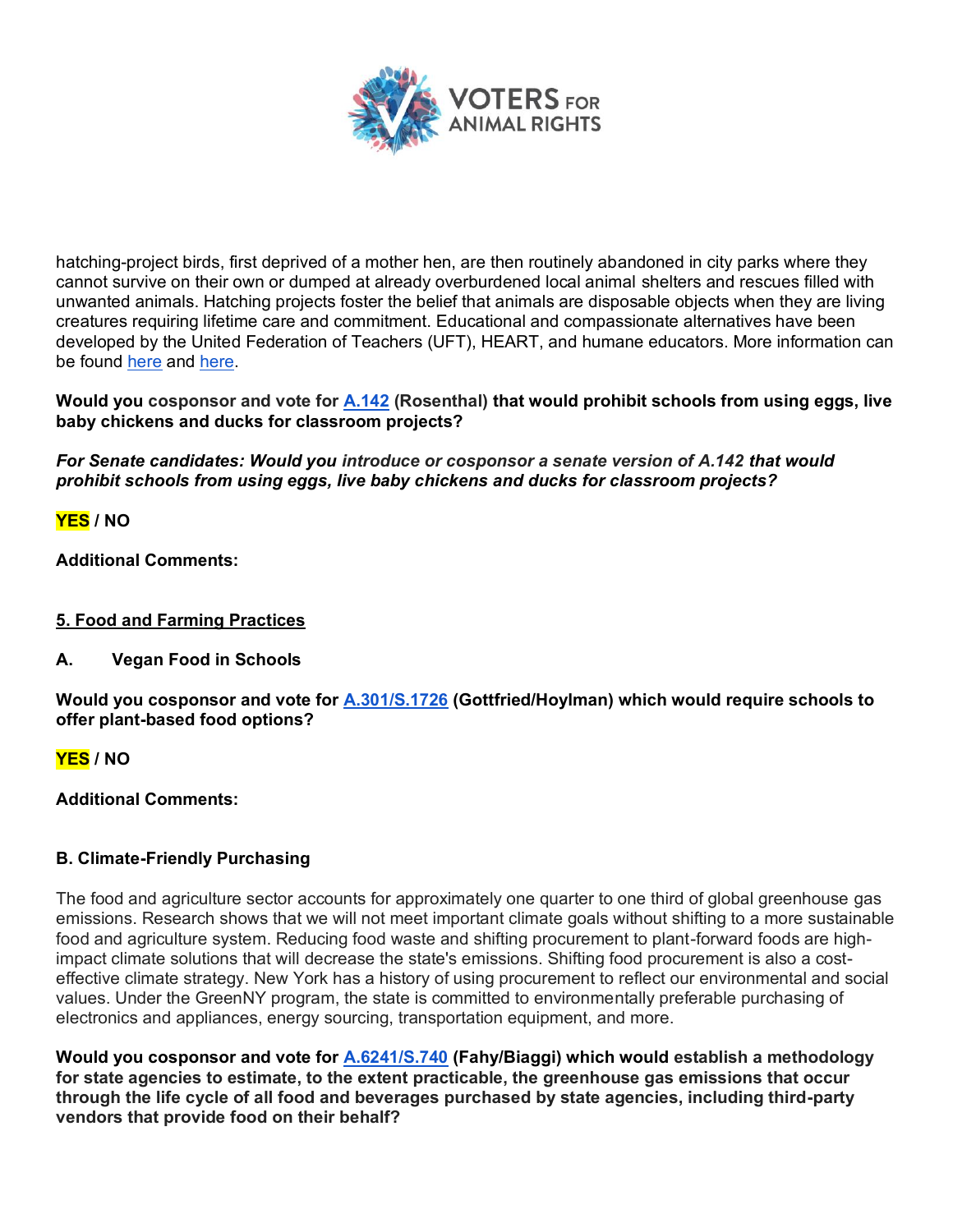

**YES / NO**

### **Additional Comments:**

### **C. Dairy Subsidies and transition to plant-based suppliers in New York State**

Milk and other dairy products are top agricultural products in New York State, but demand for and sales of dairy products in New York and the U.S. have dropped precipitously in recent years, while sales of non-dairy milks have substantially grown. This change comes as more research and information illuminate the harmful effects of dairy on adult and children's health, the environment and animal welfare. Regardless of the quality of individual animal care offered by a given farm, dairy production necessarily involves farmers taking newborn calves from their mothers who bellow and chase after them. Instead of a mother's milk going to her babies, her calves are taken to veal farms where they are kept isolated in row upon row of small plastic huts to prevent movement and soften their muscles into atrophy. Perhaps worst of all, forcibly impregnating, tail docking, and beating downed cows are standard practices on NY dairy farms. Former dairy companies like long-time New York producers like Elmhurst Dairy are making the switch to non-dairy products. New York-based companies are offering healthy plant-based foods, yet every year taxpayers are subsidizing New York's dairies with as much as \$60 million in credits.

**Would you support reducing and redirecting the massive financial subsidies that New York provides the dairy industry, and reallocating this to support plant-based local farming initiatives?**

# **YES / NO**

### **Additional Comments:**

### **B. Farming Practices**

There are more than 600 factory farms in New York State that intensively confine animals and engage in heinously cruel practices such as castration of pigs, cows, and other mammals without painkillers; "debeaking" or "beak cutting" of chickens and turkeys without painkillers; and confinement of egg-laying hens in battery cages, baby cows in veal crates, and pigs in gestation crates. Factory farms are degrading the environment and poisoning our communities.

There are also 80+ slaughterhouses and live animal markets throughout the five boroughs of NYC, more than any other U.S. city. Experts have stated that these facilities in New York are no different than the live animal markets abroad where COVID-19 started. In addition to brutally cruel treatment of the animals (tiny cages, no vet care, severely limited food and water), these storefront facilities pose a significant health and safety hazard to the community and severely impact the neighborhood residents' quality of life. Blood, feces, urine, dismembered body parts, and feathers are routinely found on public sidewalks and streets. They are also a breeding ground for infectious diseases — avian flu has been found in several NYC live animal markets and many are located close to schools and playgrounds. Additionally, when large animals such as cows, bulls, and goats escape (as routinely happens, including during transport), it puts us all in danger and has even caused a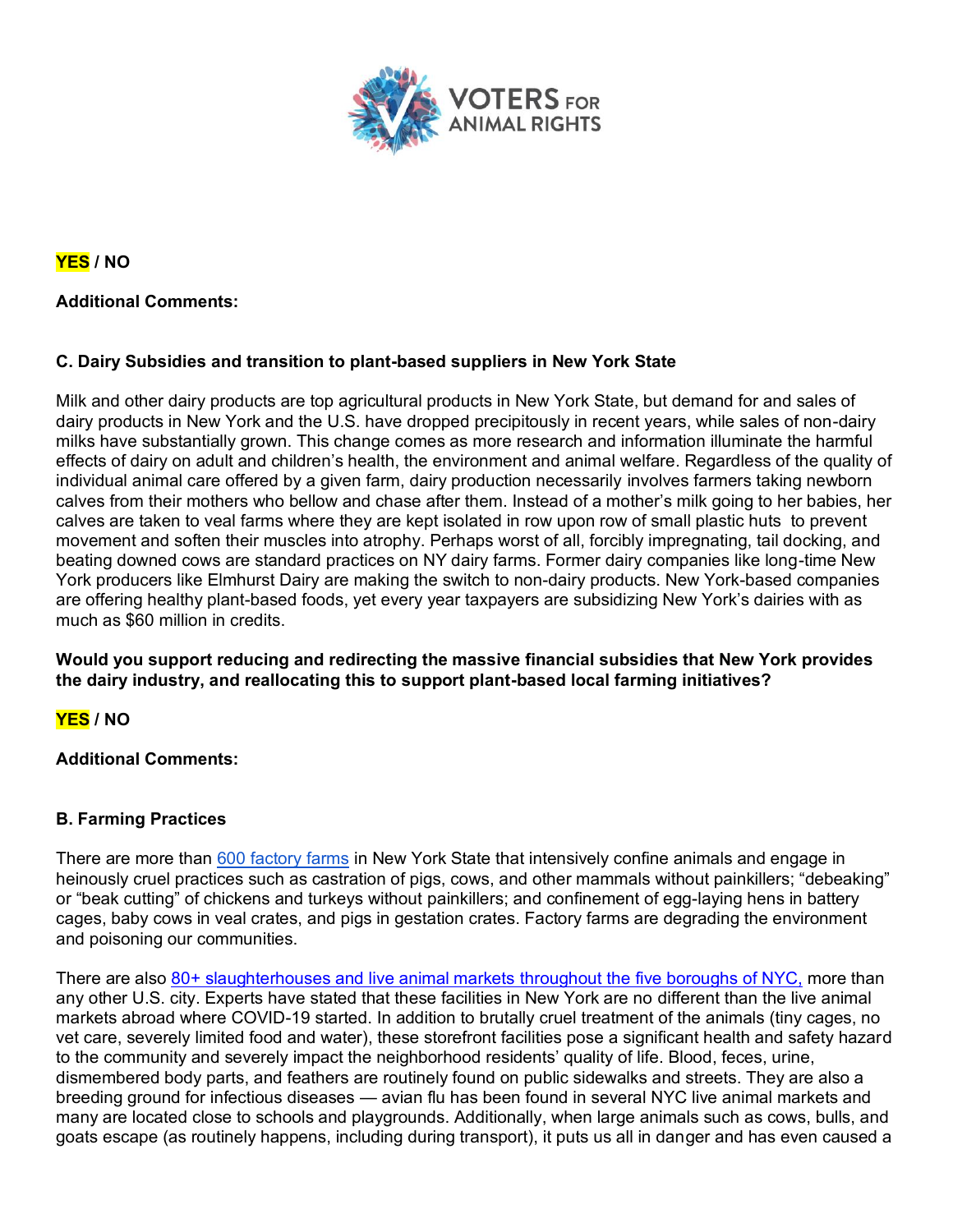

multi-hour traffic jam on the Verrazano Bridge. Sometimes these animals are allowed to be rescued by a farm animal sanctuary but most often they are killed.

**Especially in light of pandemics that originate from crowded, unsanitary live animal markets, would you support a permanent ban on the operation of all factory farms? Would you support legislation A.10399/S.8291 (Rosenthal/Sepulveda) that would regulate the operation of live animal markets in New York City?** 

**YES / NO**

**Additional Comments:**

**Would you cosponsor and vote for legislation to ban confining animals and other cruel practices such**  as (a) castration of pigs, cows, and other mammals without painkillers, (b) "debeaking" or "beak cutting" of chickens and turkeys without painkillers, (c) confinement of egg-laying hens in battery **cages, (d) confinement of baby cows in veal crates, and (e) confinement of pigs in gestation crates?**

### **YES / NO**

**Additional Comments:**

**Would you cosponsor, support and vote for legislation S.7592/A.1301 (Brisport/Rosenthal) to require that any animal who escapes a slaughterhouse or transport vehicle be released to an animal sanctuary or other rescue, and require the owner of the facility from which the animals escaped to reimburse any associated costs?**

**YES / NO**

**Additional Comments:**

### **8. Legal Rights for Animals**

In 2018, in a decision denying a habeas corpus claim brought on behalf of two chimpanzees kept for decades in small cages inside of a warehouse, Justice Eugene M. Fahey of the New York Court of Appeals issued a concurring opinion stating the following:

"To treat a chimpanzee as if he or she had no right to liberty protected by habeas corpus is to regard the chimpanzee as entirely lacking independent worth, as a mere resource for human use, a thing the value of which consists exclusively in its usefulness to others.... While it may be arguable that a chimpanzee is not a "person," there is no doubt that it is not merely a thing.

**Do you believe that animals should have an individual legal right to bodily liberty, and if so, would you support legislation that establishes such a right?**